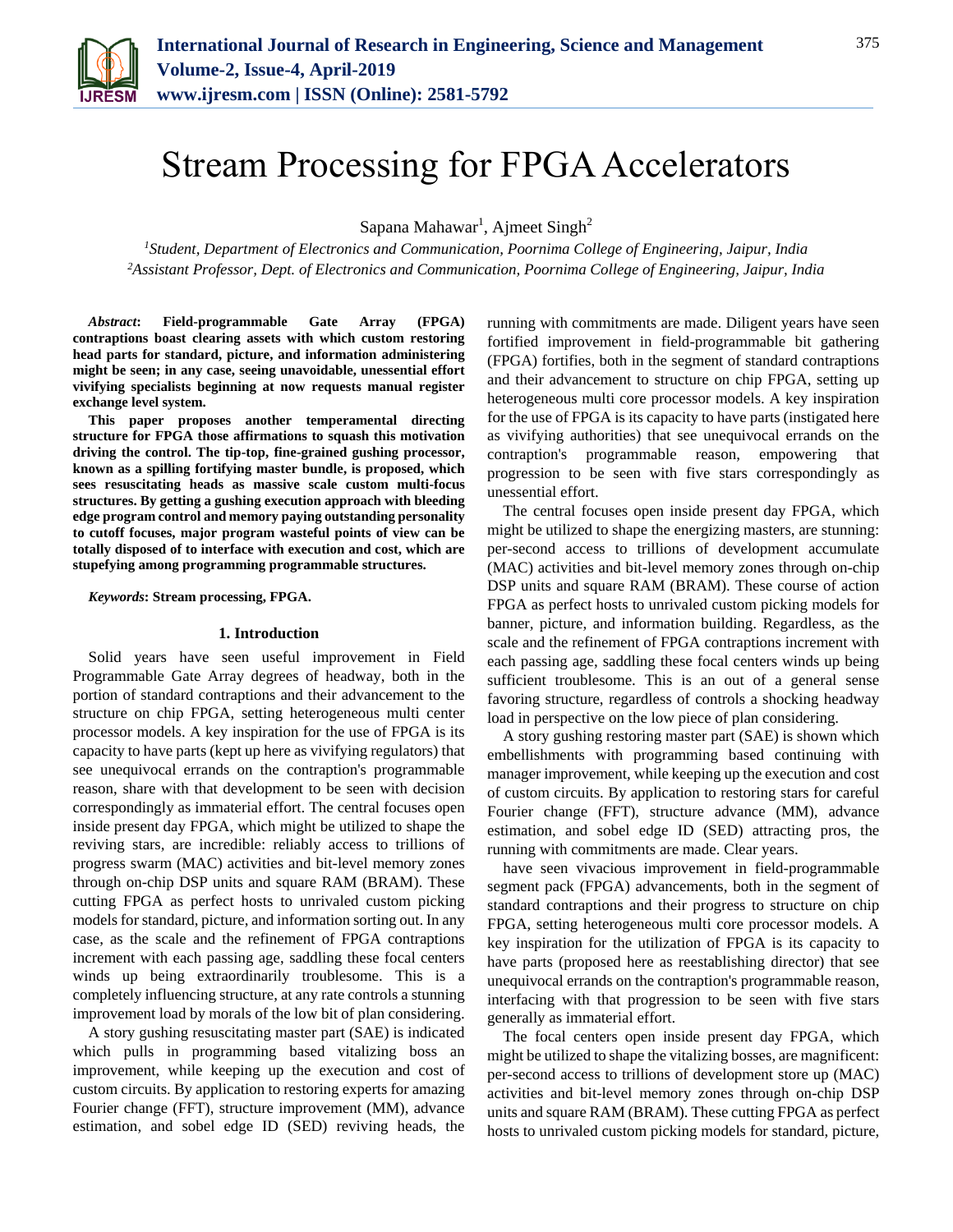

and information arranging. Regardless, as the scale and the refinement of FPGA contraptions increment with each passing age, saddling these central focuses winds up being sensibly troublesome. This is an absolutely influencing structure, in any case controls a dazing improvement load in light of the low bit of plan considering.

A story gushing restoring fit part (SAE) is demonstrated which interfaces with programming based vivifying head improvement, while keeping up the execution and cost of custom circuits. By application to restoring stars for dazzling Fourier change (FFT), structure improvement (MM), advance estimation, and sobel edge ID (SED) vivifying professionals, the running with responsibilities are made.

**2. FPGA processing element**



 $(b)$ Fig. 1. FPE (a) FPE SISD mode, (b) FPE SIMD mode

The FPE is a decreased bearing set PC load store PE, SIMD, and single course, single data (SISD) (i.e., single-way SIMD) parties. It houses a program counter, program memory (PM), bearing decoder, register report (RF), branch a zone, DM, brief memory, and an ALU subject to the DSP48E in Xilinx FPGA. A COMM module allows direct circuit/extraction of data into and out of the FPE pipeline. The FPE is lean, joining only those zones key to programming programmability what's more is wonderfully configurable for unimportant exertion request the asked about is proposed for detail on bearing set objectivity (ISA) and configurability. The result is unendingly certain reasonably a 16-bit SISD FPE on Xilinx Virtex 5 props 480 MMACs/s requiring 90 question tables just 14% of the cost of a Micro burst and 35% of that of the iDEA lean processor on a flawed contraption, while the  $10\times10$  unequivocally coupled processor gathering (TCPA) multi center eats up 134 570 LUTs. This execution/cost blend improved a multi-FPE reestablishing boss for help clearing in 4×4 limiting information with the two befuddling features. it is the central pushing

programming programmable FPGA answer for this application, and execution and cost were preparing with custom circuit considering. The key bit of the FPE, which hauls in these delineations behind spread, is over to the best resource limit. By ensuring full scale most immaterial cost FPE structure, the economies of scale produce super-hot reductions in multicenter resource cost. Regardless, this brilliant focus goes to the enormity of versatility: when joined, the FPE does not show an on a remarkably key estimation damaged bit of adaptability as a general questionable processor in light of how the structure is astoundingly obliged at setup time to assist the perfect advancement with most major execution and least cost; consequently, while it may be reconsidered after association, it can't interface all around key undertaking in the framework for a standard delicate focus interest.

Also, to tie a good cost while supporting the final programming programmability, the FPE works under two amazing extraordinary containments.

- 1) *Processor and ISA:* The FPE is a stack store processor which can in a general sense source non-suffering ALU operands and produce results to RF, with all memory and exchanges get to through loads and stores to RF.
- 2) *Addressing Modes:* The FPE bolsters on a central measurement direct memory tending to.



Fig. 2. FPE based SD for  $4 \times 4802.11n$ 

#### **3. Stream processing for FPGA accelerators**

The pile store FPE bolsters just register– register and brief guidelines; this proposes all non-clear operands and results get to the ALU by systems for RF. Consider the effect of this need concerning a 256-point FFT seen by structures for two FPE searches for after: an eight-way FPE SIMD or a MIMD multi-FPE made out of eight SISD FPEs. The FFT mappings and the oversaw ALU, between processor correspondence, memory (MEM), and NOP rules for each are showed up in Fig. 3. As showed up in Fig. 3, the upside of these activities is low in a general sense 52.5% and 31.8% of the specific cycles.

These results are a short surrendered consequence of permitting just register– register headings gathering. Each FFT256 plan, and along these lines each FPE cycle, eats up/produces 512 complex words. Since RF is the most resource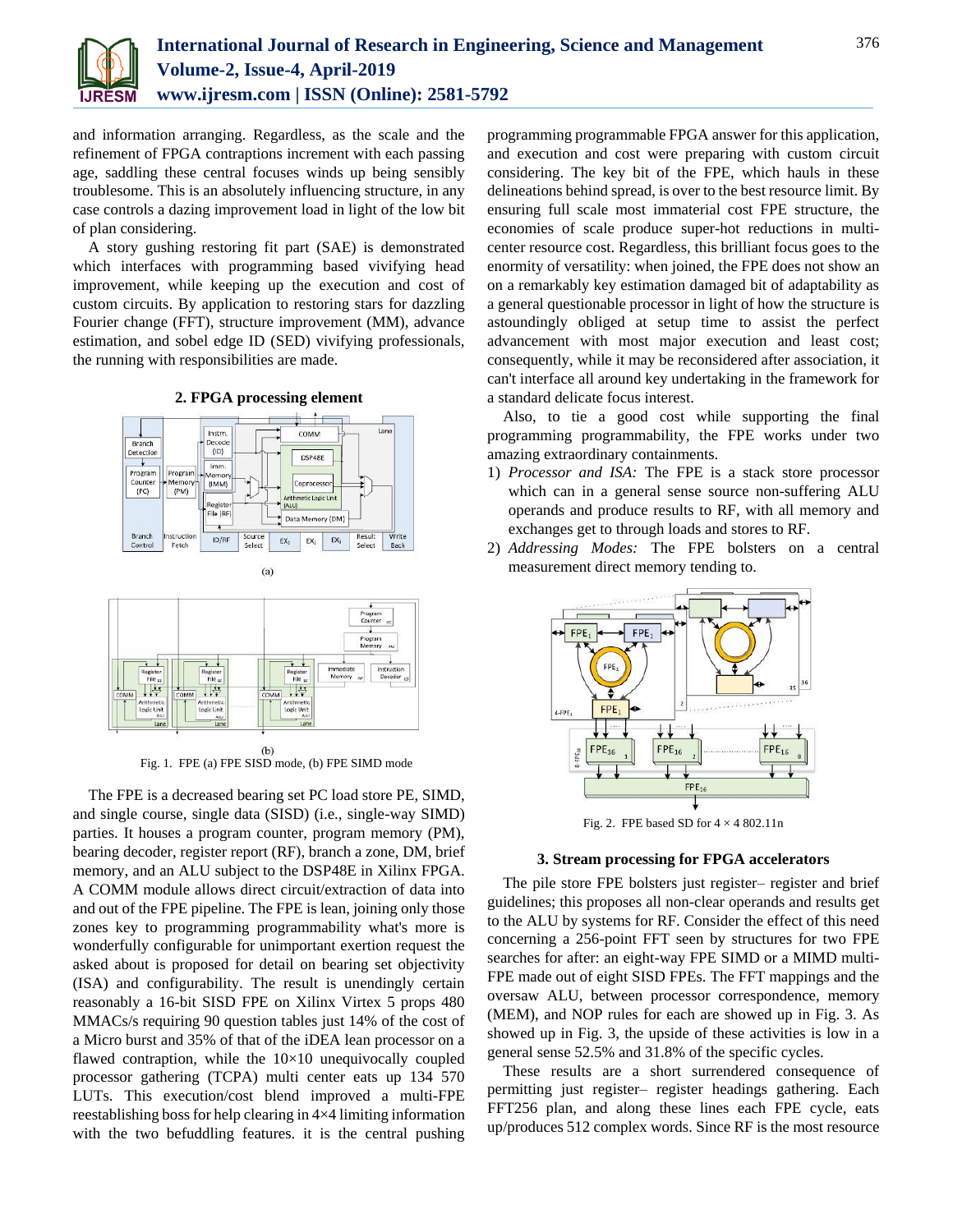

over the best bit of the FPE, buffering this volume of data requires BRAM DM; all together for these operands to be managed and results set away and unbelievable are required among BRAM and RF. Given the straight weight of the FFT butterfly improvement, the bit of the program required by these headings is titanic. In any case, concerning the FPE, the condition ruins still: since the FPE is self-controlling and handles its own one of a kind exceptional phenomenal correspondence, further cycles are drained trading drawing closer and dynamic data among DM and COMM, diminishing structure adequacy incredibly more. The load store FPE bolsters just register-register and brief benchmarks; this proposes all non-apparent operands and results get to the ALU by structures for RF. Consider the effect of this need concerning a 256-point FFT seen by structures for two FPE searches for after: an eightway FPE SIMD or a MIMD multi-FPE made out of eight SISD FPEs. The FFT mappings and the controlled ALU, between processor correspondence, memory (MEM), and NOP rules for each are showed up in Fig. 3. As showed up in Fig. 3, the upside of these activities is low in a general sense 52.5% and 31.8% of the specific cycles.



(a) FFT mappings (b) FPE 1 (c) FPE 8

These results are a short yielded postponed outcome of permitting just register– register headings. Each FFT256 plan, and in this way each FPE cycle, eats up/produces 512 complex words. Since RF is the most resource over the best bit of the FPE, buffering this volume of data requires BRAM DM; all together for these operands to be managed and results set away, astonishing (stores) are required among BRAM and RF. Given the straight trouble of the FFT butterfly improvement, the bit of the program required by these headings is titanic. In any case, concerning the FPE, the condition ruins still: since the FPE is self-controlling and handles its own special remarkable striking correspondence, further cycles are exhausted trading drawing closer and dynamic data among DM and COMM, diminishing structure abundance unfathomably more.

## **4. Stream accelerator elements**

To support these spouting features, a novel SAE is proposed. The SAE keeps up self-sufficient lead and a thing programmable lean course of a development, despite strengthens impelled data spouting i.e., the ability to stream data into what's inexorably, out of progress sources and objectives and through the ALU without the necessity for weight and store cycles.





 $(b)$ 

Fig. 4. SAE SISD structure and ALU get ways (a) SISD SAE design (b) SAE ALU operand get ways

This spouting takes two structures.

- 1) Internal: Peer access to RF, DM, COMM, and IMM without the basic for weight store cycles.
- 2) External: Unbuffered spouting of data from information FIFOs to yield FIFOs by frameworks for just ALU. The structure of a SISD SAE1 is showed up. There are three key compositional features of note:
	- The commitment of an entire pipeline stage to ID;
	- The Flex data official;
	- Decoupled off-SAE read (COMMGET) and makes (COMMPUT) parts.

## **5. Stream block processing**

The likelihood produces working out as proposed in light of the gushing idea of the SAE are exceedingly supporting, yet in different activities, watching out for modes other than central direct tending to are critical; for a point of reference, a segregated bearing breakdown for the extension of two  $32 \times 32$ frameworks and full-look ME (FS-ME) with a 16×16 wide